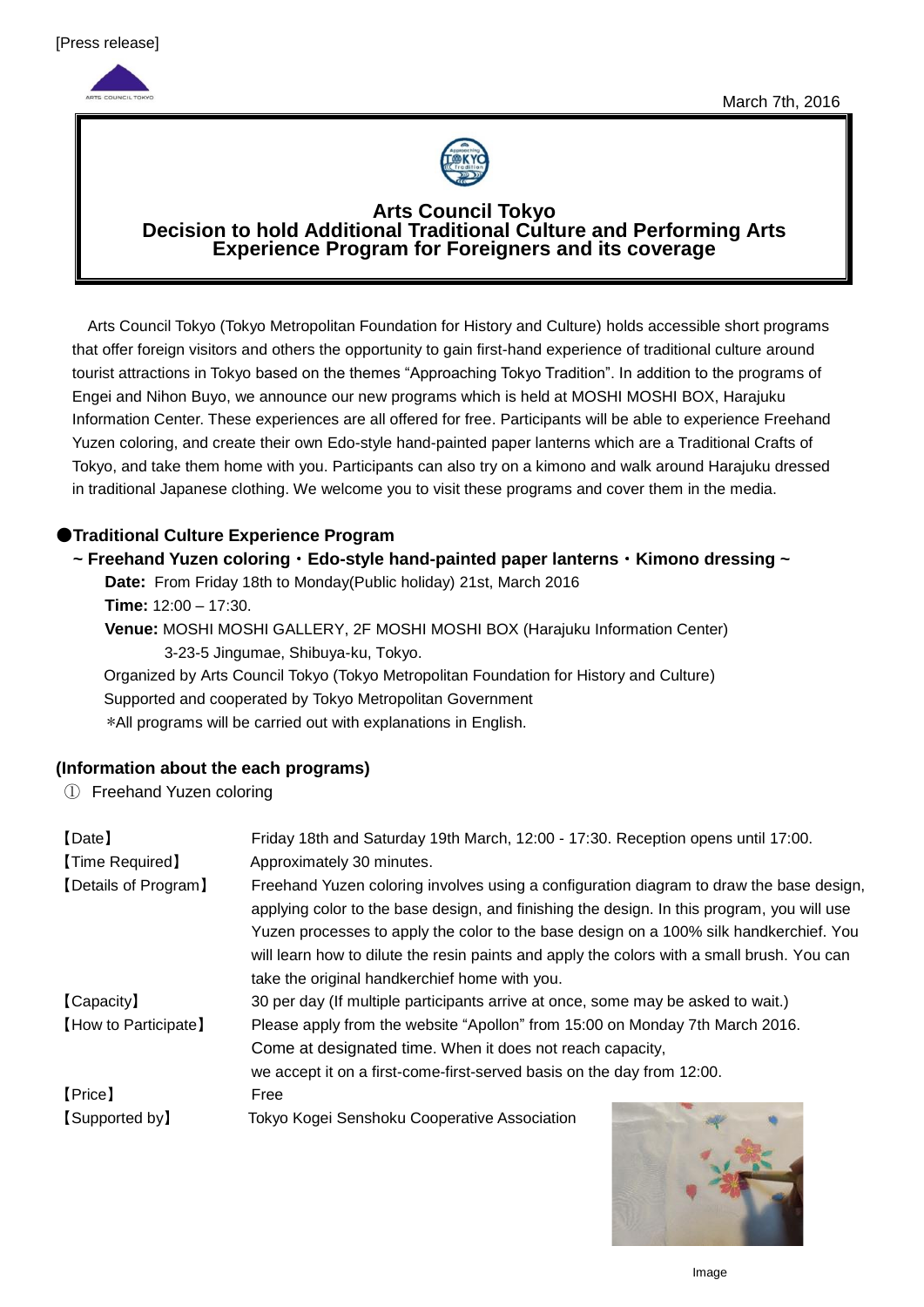# ② Edo-style hand-painted paper lanterns

| [Date]<br>[Time Required] | Saturday 19th March, 12:00 - 17:30. Reception opens until 16:30.<br>Approximately 1 hour                                                                                                                                                                                              |
|---------------------------|---------------------------------------------------------------------------------------------------------------------------------------------------------------------------------------------------------------------------------------------------------------------------------------|
| [Details of Program]      | Edo-style hand-painted paper lantern is featured that craftsmen works without relying on<br>printing techniques. Under the guidance of the instructor, you will make Edo-style hand-<br>painted lanterns creating a design in pencil on the lantern itself and using acrylic paint to |
|                           | fill in the design. You can take the lantern home with you.                                                                                                                                                                                                                           |
| [Capacity]                | 30 per day (if multiple participants arrive at once, some may be asked to wait).                                                                                                                                                                                                      |
| [How to Participate]      | Please apply from the website "Apollon" from 15:00 on Monday 7th March 2016.                                                                                                                                                                                                          |
|                           | Come at designated time. When it does not reach capacity,                                                                                                                                                                                                                             |
|                           | we accept it on a first-come-first- served basis on the day from 12:00.                                                                                                                                                                                                               |
| [Price]                   | Free                                                                                                                                                                                                                                                                                  |
| [Supported by]            | <b>Tokyo Paper Lantern Manufacturing Guild</b>                                                                                                                                                                                                                                        |





③ Kimono dressing

| [Date]                | Sunday 20th and Monday(public holiday) 21st March, 12:00 - 17:30.                      |
|-----------------------|----------------------------------------------------------------------------------------|
|                       | Reception opens until 16:00.                                                           |
| [Time Required]       | Approximately 1hr 30 minutes.                                                          |
|                       | You will then be given around one hour to walk around in the Kimono.                   |
| [Detailes of Program] | Once dressed, you will be able to walk around Harajuku in beautiful traditional        |
|                       | Japanese clothes. We offer furisode(long-sleeved kimono), casual kimono for female and |
|                       | monpuku(crested kimono) for male. Please note that there are limited numbers of kimono |
|                       | available, so you may not be able to have your first choice.                           |
| [Capacity]            | 30 per day (If multiple participants arrive at once, some may be asked to wait.)       |
| [How to Participate]  | Please apply from the website "Apollon" from 15:00 on Monday 7th March 2016.           |
|                       | Come at designated time. When it does not reach capacity,                              |
|                       | we accept it on a first-come-first-served basis on the day from 12:00.                 |
| [Price]               | Free                                                                                   |
| [Supported by]        | The Cultural Foundation for Promoting the National Costume of Japan                    |